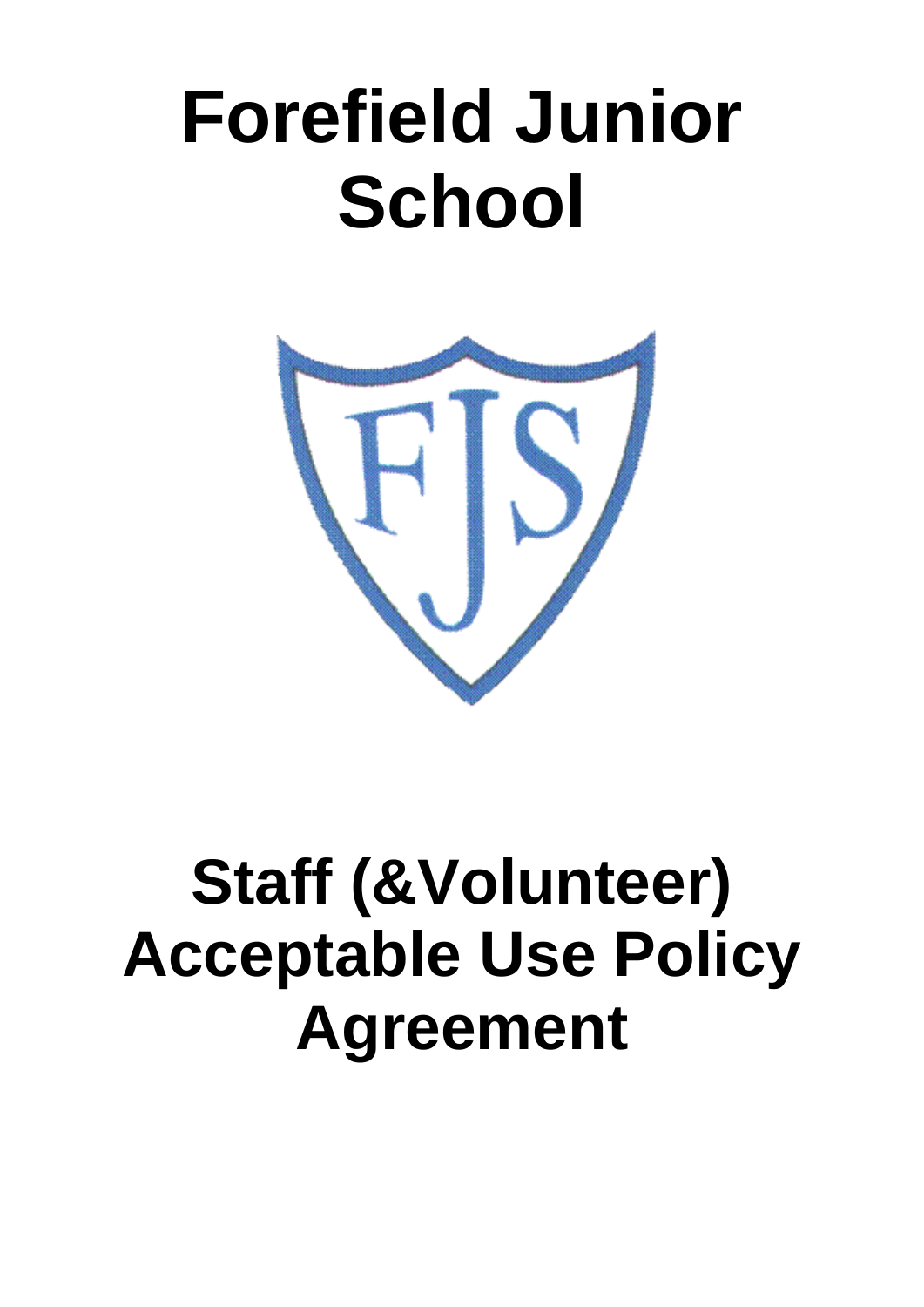## School Policy

New technologies have become integral to the lives of children and young people in today's society, both within school and in their lives outside school. The internet and other digital information and communications technologies are powerful tools, which open up new opportunities for everyone. These technologies can stimulate discussion, promote creativity and stimulate awareness of context to promote effective learning. They also bring opportunities for staff to be more creative and productive in their work. All users should have an entitlement to safe access to the internet and digital technologies at all times.

This Acceptable Use Policy is intended to ensure:

- that staff and volunteers will be responsible users and stay safe while using the internet and other communications technologies for educational, personal and recreational use.
- that school systems and users are protected from accidental or deliberate misuse that could put the security of the systems and users at risk.
- that staff are protected from potential risk in their use of technology in their everyday work.

The school will try to ensure that staff and volunteers will have good access to digital technology to enhance their work, to enhance learning opportunities for pupils learning and will, in return, expect staff and volunteers to agree to be responsible users.

## Acceptable Use Policy Agreement

I understand that I must use school systems in a responsible way, to ensure that there is no risk to my safety or to the safety and security of the systems and other users. I recognise the value of the use of digital technology for enhancing learning and will ensure that pupils receive opportunities to gain from the use of digital technology. I will, where possible, educate the young people in my care in the safe use of digital technology and embed online safety in my work with young people.

For my professional and personal safety:

- I understand that the school will monitor my use of the school digital technology and communications systems.
- I understand that the rules set out in this agreement also apply to use of these technologies (e.g. laptops, tablets, email etc.) out of school, and to the transfer of personal data (digital or paper based) out of school.
- I understand that the school digital technology systems are primarily intended for educational use and that I will ensure that all data held on the school systems relates to my professional capacity and supports my role within school. It is not appropriate to store personal photographs etc. within the school system.
- I will not disclose my username or password to anyone else, nor will I try to use any other person's username and password. I understand that I should not write down or store a password where it is possible that someone may steal it.
- I will immediately report any illegal, inappropriate or harmful material or incident, I become aware of, to the appropriate person.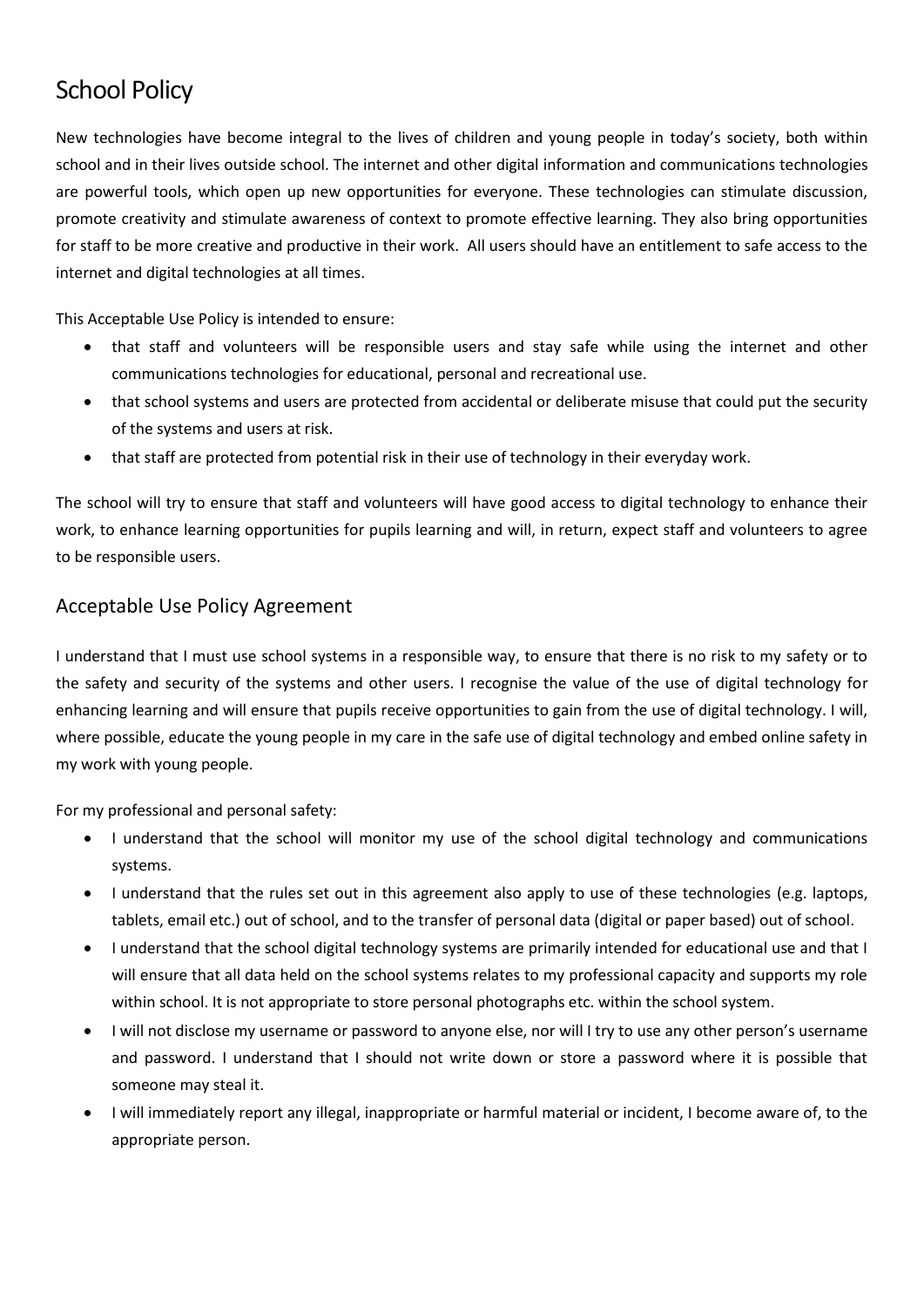I will be professional in my communications and actions when using school ICT systems:

- I will not access, copy, remove or otherwise alter any other user's files, without their express permission.
- I will communicate with others in a professional manner, I will not use aggressive or inappropriate language and I appreciate that others may have different opinions.
- I will ensure that when I take and/or publish images of others I will do so with their permission and in accordance with the school's policy on the use of digital video images. I will not use my personal equipment to record these images, unless I have permission to do so. Where these images are published (e.g. on the school website) it will not be possible to identify by name, or other personal information, those who are featured.
- I will only use social networking sites in school in accordance with the school's policies.
- I will only communicate with students / pupils and parents / carers using official school systems. Any such communication will be professional in tone and manner.
- I will not engage in any on-line activity that may compromise my professional responsibilities.

The school and the local authority have the responsibility to provide safe and secure access to technologies and ensure the smooth running of the school:

- When I use my mobile devices (laptops / tablets / mobile phones / USB devices etc) in school, I will follow the rules set out in this agreement, in the same way as if I was using school equipment. I will also follow any additional rules set by the school about such use. I will ensure that any such devices are protected by up to date anti-virus software and are free from viruses.
- I will not open any hyperlinks in emails or any attachments to emails, unless the source is known and trusted, or if I have any concerns about the validity of the email (due to the risk of the attachment containing viruses or other harmful programmes)
- I will ensure that my data is regularly backed up, in accordance with relevant school policies.
- I will not try to upload, download or access any materials which are illegal (child sexual abuse images, criminally racist material, adult pornography covered by the Obscene Publications Act) or inappropriate or may cause harm or distress to others. I will not try to use any programmes or software that might allow me to bypass the filtering / security systems in place to prevent access to such materials.
- I will not try (unless I have permission) to make large downloads or uploads that might take up internet capacity and prevent other users from being able to carry out their work.
- I will not install or attempt to install programmes of any type on a machine, or store programmes on a computer, nor will I try to alter computer settings, unless this is allowed in school policies.
- I will not disable or cause any damage to school equipment, or the equipment belonging to others.
- I will only transport, hold, disclose or share personal information about myself or others, as outlined in the School Data Policy (or other relevant policy). Where digital personal data is transferred outside the secure local network, it must be encrypted. Paper based Protected and Restricted data must be held in lockable storage.
- I understand that data protection policy requires that any staff or pupil data to which I have access, will be kept private and confidential, except when it is deemed necessary that I am required by law or by school policy to disclose such information to an appropriate authority.